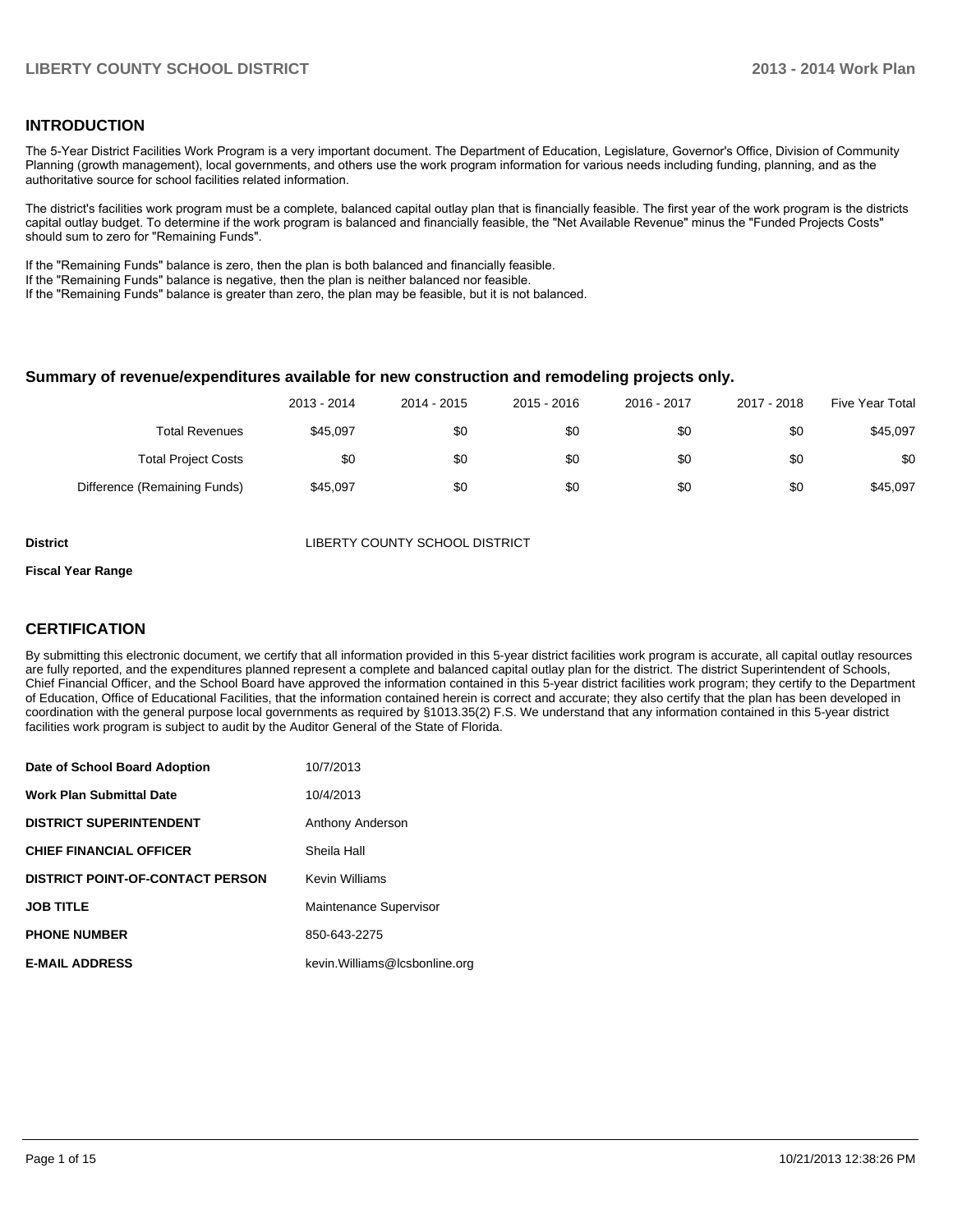## **Expenditures**

#### **Expenditure for Maintenance, Repair and Renovation from 1.50-Mills and PECO**

Annually, prior to the adoption of the district school budget, each school board must prepare a tentative district facilities work program that includes a schedule of major repair and renovation projects necessary to maintain the educational and ancillary facilities of the district.

| Item                                                                                                                                                                | 2013 - 2014<br><b>Actual Budget</b> | 2014 - 2015<br>Projected | 2015 - 2016<br>Projected | 2016 - 2017<br>Projected | 2017 - 2018<br>Projected | <b>Total</b> |  |  |  |
|---------------------------------------------------------------------------------------------------------------------------------------------------------------------|-------------------------------------|--------------------------|--------------------------|--------------------------|--------------------------|--------------|--|--|--|
| <b>HVAC</b>                                                                                                                                                         | \$0                                 | \$30,000                 | \$76,484                 | \$45,000                 | \$30,000                 | \$181,484    |  |  |  |
| Locations: BUS GARAGE, BUS GARAGE                                                                                                                                   |                                     |                          |                          |                          |                          |              |  |  |  |
| Flooring                                                                                                                                                            | \$0                                 | \$30,000                 | \$30,000                 | \$15,000                 | \$15,000                 | \$90,000     |  |  |  |
| <b>LIBERTY SENIOR HIGH</b><br>Locations:                                                                                                                            |                                     |                          |                          |                          |                          |              |  |  |  |
| Roofing                                                                                                                                                             | \$0                                 | \$40,000                 | \$40,000                 | \$20,000                 | \$20,000                 | \$120,000    |  |  |  |
| Locations:<br><b>LIBERTY SENIOR HIGH</b>                                                                                                                            |                                     |                          |                          |                          |                          |              |  |  |  |
| Safety to Life                                                                                                                                                      | \$0                                 | \$30,000                 | \$30,000                 | \$15,000                 | \$10,000                 | \$85,000     |  |  |  |
| BUS GARAGE, HOSFORD ELEMENTARY JUNIOR HIGH, LIBERTY EDUCATION & ADMINISTRATIVE CENTER, LIBERTY SENIOR HIGH,<br>Locations:<br><b>LIBERTY SUPERINTENDENT'S OFFICE</b> |                                     |                          |                          |                          |                          |              |  |  |  |
| Fencing                                                                                                                                                             | \$0 <sub>l</sub>                    | \$30,000                 | \$0                      | \$0                      | \$0                      | \$30,000     |  |  |  |
| HOSFORD ELEMENTARY JUNIOR HIGH, LIBERTY EDUCATION & ADMINISTRATIVE CENTER, W R TOLAR K-8<br>Locations:                                                              |                                     |                          |                          |                          |                          |              |  |  |  |
| Parking                                                                                                                                                             | \$0                                 | \$0                      | \$0                      | \$0                      | \$0                      | \$0          |  |  |  |
| Locations:<br>No Locations for this expenditure.                                                                                                                    |                                     |                          |                          |                          |                          |              |  |  |  |
| Electrical                                                                                                                                                          | \$0                                 | \$20,000                 | \$20,000                 | \$10,000                 | \$9,048                  | \$59,048     |  |  |  |
| BUS GARAGE, HOSFORD ELEMENTARY JUNIOR HIGH, LIBERTY EDUCATION & ADMINISTRATIVE CENTER, LIBERTY SENIOR HIGH,<br>Locations:<br>LIBERTY SUPERINTENDENT'S OFFICE        |                                     |                          |                          |                          |                          |              |  |  |  |
| Fire Alarm                                                                                                                                                          | \$0                                 | \$20,000                 | \$10,000                 | \$5,000                  | \$5,000                  | \$40,000     |  |  |  |
| LIBERTY EDUCATION & ADMINISTRATIVE CENTER, LIBERTY SENIOR HIGH, LIBERTY SUPERINTENDENT'S OFFICE<br>Locations:                                                       |                                     |                          |                          |                          |                          |              |  |  |  |
| Telephone/Intercom System                                                                                                                                           | \$0                                 | \$10,000                 | \$10,000                 | \$10,000                 | \$10,000                 | \$40,000     |  |  |  |
| LIBERTY EDUCATION & ADMINISTRATIVE CENTER, LIBERTY SENIOR HIGH, W R TOLAR K-8<br>Locations:                                                                         |                                     |                          |                          |                          |                          |              |  |  |  |
| <b>Closed Circuit Television</b>                                                                                                                                    | \$0                                 | \$0                      | \$0                      | \$0                      | \$0                      | \$0          |  |  |  |
| Locations: No Locations for this expenditure.                                                                                                                       |                                     |                          |                          |                          |                          |              |  |  |  |
| Paint                                                                                                                                                               | \$0                                 | \$0                      | \$0                      | \$0                      | \$0                      | \$0          |  |  |  |
| Locations: No Locations for this expenditure.                                                                                                                       |                                     |                          |                          |                          |                          |              |  |  |  |
| Maintenance/Repair                                                                                                                                                  | \$193,095                           | \$0                      | \$0                      | \$108.980                | \$72.632                 | \$374,707    |  |  |  |
| LIBERTY EDUCATION & ADMINISTRATIVE CENTER, LIBERTY SUPERINTENDENT'S OFFICE, W R TOLAR K-8<br>Locations:                                                             |                                     |                          |                          |                          |                          |              |  |  |  |
| <b>Sub Total:</b>                                                                                                                                                   | \$193,095                           | \$210,000                | \$216,484                | \$228,980                | \$171,680                | \$1,020,239  |  |  |  |

| IPFCO<br>) Maintenance Expenditures<br>∟ບບ | ጡ ጦ<br>Ψ∪ | m.n<br>DU. | F A<br>$\sim$<br>\$3.516 | $\sim$<br>. .<br>.,020 L<br>. | 0.00<br>\$26,416 | $-0.70$<br>.s4C<br>$\overline{\mathbf{H}}$<br>740.JJZ. |
|--------------------------------------------|-----------|------------|--------------------------|-------------------------------|------------------|--------------------------------------------------------|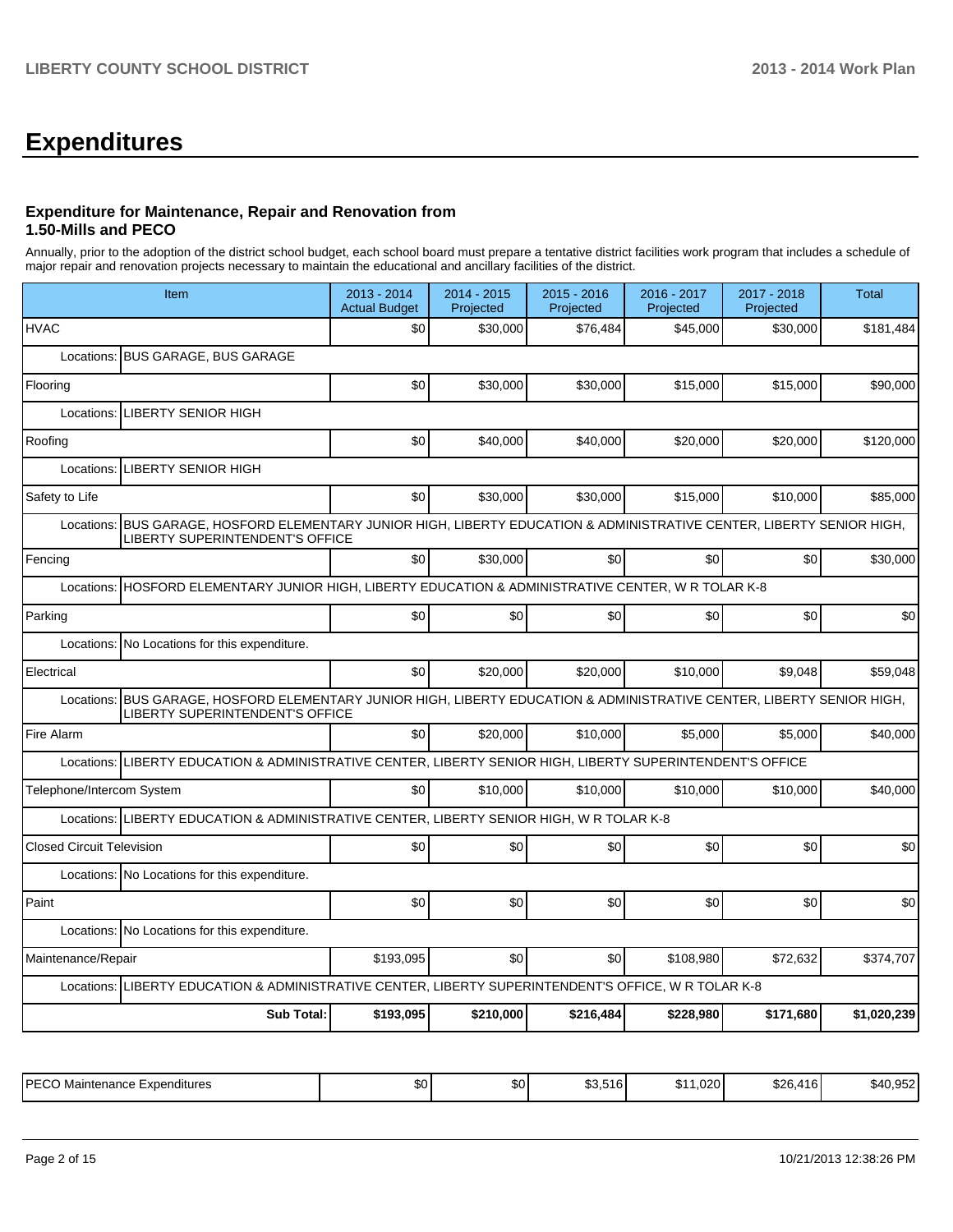| 1.50 Mill Sub Total: | \$431.721 | \$210,000 | \$212.968 | \$217,960 | \$145.264 | \$1.217.913 |
|----------------------|-----------|-----------|-----------|-----------|-----------|-------------|

|           | Other Items                              | $2013 - 2014$<br><b>Actual Budget</b> | $2014 - 2015$<br>Projected | $2015 - 2016$<br>Projected | 2016 - 2017<br>Projected | 2017 - 2018<br>Projected | Total       |
|-----------|------------------------------------------|---------------------------------------|----------------------------|----------------------------|--------------------------|--------------------------|-------------|
| equipment |                                          | \$238,626                             | \$0                        | \$0                        | \$0 <sub>1</sub>         | \$0                      | \$238,626   |
|           | Locations HOSFORD ELEMENTARY JUNIOR HIGH |                                       |                            |                            |                          |                          |             |
|           | Total:                                   | \$431,721                             | \$210,000                  | \$216,484                  | \$228,980                | \$171,680                | \$1,258,865 |

#### **Local 1.50 Mill Expenditure For Maintenance, Repair and Renovation**

Anticipated expenditures expected from local funding sources over the years covered by the current work plan.

| Item                                                         | 2013 - 2014<br><b>Actual Budget</b> | 2014 - 2015<br>Projected | $2015 - 2016$<br>Projected | $2016 - 2017$<br>Projected | $2017 - 2018$<br>Projected | <b>Total</b> |
|--------------------------------------------------------------|-------------------------------------|--------------------------|----------------------------|----------------------------|----------------------------|--------------|
| Remaining Maint and Repair from 1.5 Mills                    | \$431,721                           | \$210,000                | \$212,968                  | \$217,960                  | \$145,264                  | \$1,217,913  |
| Maintenance/Repair Salaries                                  | \$0                                 | \$167,868                | \$174,677                  | \$186,319                  | \$156,395                  | \$685,259    |
| <b>School Bus Purchases</b>                                  | \$0                                 | \$0                      | \$0                        | \$0                        | \$0                        | \$0          |
| <b>Other Vehicle Purchases</b>                               | \$0                                 | \$0                      | \$0                        | \$0                        | \$0                        | \$0          |
| <b>Capital Outlay Equipment</b>                              | \$0                                 | \$0                      | \$0                        | \$0                        | \$0                        | \$0          |
| Rent/Lease Payments                                          | \$0                                 | \$0                      | \$0                        | \$0                        | \$0                        | \$0          |
| <b>COP Debt Service</b>                                      | \$0                                 | \$0                      | \$0                        | \$0                        | \$0                        | \$0          |
| Rent/Lease Relocatables                                      | \$0                                 | \$0                      | \$0                        | \$0                        | \$0                        | \$0          |
| <b>Environmental Problems</b>                                | \$0                                 | \$0                      | \$0                        | \$0                        | \$0                        | \$0          |
| s.1011.14 Debt Service                                       | \$0                                 | \$0                      | \$0                        | \$0                        | \$0                        | \$0          |
| Special Facilities Construction Account                      | \$0                                 | \$90,000                 | \$100,000                  | \$110,000                  | \$120,000                  | \$420,000    |
| Premiums for Property Casualty Insurance - 1011.71<br>(4a,b) | \$0                                 | \$0                      | \$0                        | \$0                        | \$0                        | \$0          |
| Qualified School Construction Bonds (QSCB)                   | \$0                                 | \$0                      | \$0                        | \$0                        | \$0                        | \$0          |
| Qualified Zone Academy Bonds (QZAB)                          | \$0                                 | \$0                      | \$0                        | \$0                        | \$0                        | \$0          |
| <b>Local Expenditure Totals:</b>                             | \$431,721                           | \$467,868                | \$487,645                  | \$514,279                  | \$421,659                  | \$2,323,172  |
|                                                              |                                     |                          |                            |                            |                            |              |

### **Revenue**

#### **1.50 Mill Revenue Source**

Schedule of Estimated Capital Outlay Revenue from each currently approved source which is estimated to be available for expenditures on the projects included in the tentative district facilities work program. All amounts are NET after considering carryover balances, interest earned, new COP's, 1011.14 and 1011.15 loans, etc. Districts cannot use 1.5-Mill funds for salaries except for those explicitly associated with maintenance/repair projects. (1011.71 (5), F.S.)

| <b>Item</b>                                                                       | Fund | $2013 - 2014$<br><b>Actual Value</b> | $2014 - 2015$<br>Projected | $2015 - 2016$<br>Projected | $2016 - 2017$<br>Projected | $2017 - 2018$<br>Projected | Total           |
|-----------------------------------------------------------------------------------|------|--------------------------------------|----------------------------|----------------------------|----------------------------|----------------------------|-----------------|
| $(1)$ Non-exempt property<br>lassessed valuation                                  |      | \$221,243,260                        | \$231,830,731              | \$245.564.922              | \$264.060.574              | \$286.546.550              | \$1.249.246.037 |
| $(2)$ The Millege projected for<br>discretionary capital outlay per<br>ls.1011.71 |      | 0.00                                 | .501                       | 1.50                       | 1.50 I                     | 1.50                       |                 |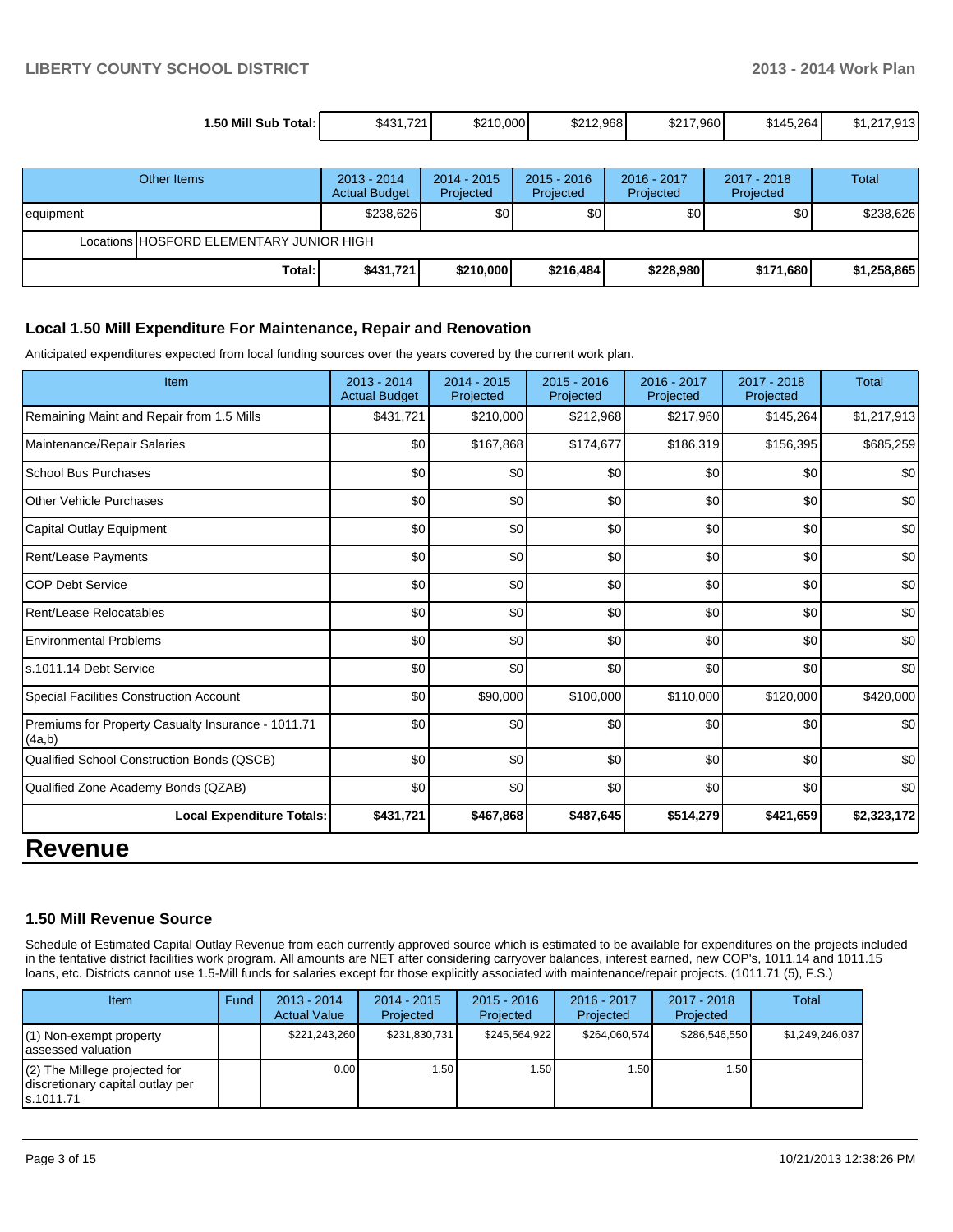| $(3)$ Full value of the 1.50-Mill<br>discretionary capital outlay per<br>ls.1011.71 |                  | \$371.689 | \$389.476 | \$412.549 | \$443.622 | \$481.398 | \$2,098,734 |
|-------------------------------------------------------------------------------------|------------------|-----------|-----------|-----------|-----------|-----------|-------------|
| $(4)$ Value of the portion of the 1.50<br>I-Mill ACTUALLY levied                    | 370 <sup>1</sup> | \$O I     | \$333.836 | \$353.613 | \$380.247 | \$412.627 | \$1,480,323 |
| $(5)$ Difference of lines $(3)$ and $(4)$                                           |                  | \$371.689 | \$55.640  | \$58,936  | \$63.375  | \$68,771  | \$618.411   |

#### **PECO Revenue Source**

The figure in the row designated "PECO Maintenance" will be subtracted from funds available for new construction because PECO maintenance dollars cannot be used for new construction.

| Item                                  | Fund | $2013 - 2014$<br><b>Actual Budget</b> | $2014 - 2015$<br>Projected | $2015 - 2016$<br>Projected | 2016 - 2017<br>Projected | 2017 - 2018<br>Projected | Total    |
|---------------------------------------|------|---------------------------------------|----------------------------|----------------------------|--------------------------|--------------------------|----------|
| <b>IPECO New Construction</b>         | 340  | \$0                                   | \$0                        | \$0                        | \$0 <sub>0</sub>         | \$0                      | \$0      |
| <b>IPECO Maintenance Expenditures</b> |      | \$0 <sub>1</sub>                      | \$0 <sub>1</sub>           | \$3.516                    | \$11.020                 | \$26.416                 | \$40,952 |
|                                       |      | \$0                                   | \$0                        | \$3,516                    | \$11,020                 | \$26.416                 | \$40,952 |

#### **CO & DS Revenue Source**

Revenue from Capital Outlay and Debt Service funds.

| Item                                               | Fund | $2013 - 2014$<br><b>Actual Budget</b> | $2014 - 2015$<br>Projected | $2015 - 2016$<br>Projected | $2016 - 2017$<br>Projected | $2017 - 2018$<br>Projected | Total    |
|----------------------------------------------------|------|---------------------------------------|----------------------------|----------------------------|----------------------------|----------------------------|----------|
| ICO & DS Cash Flow-through<br><b>I</b> Distributed | 360  | \$8,644                               | \$8,644                    | \$8,644                    | \$8,644                    | \$8,644                    | \$43,220 |
| ICO & DS Interest on<br>Undistributed CO           | 360  | \$388                                 | \$388                      | \$388                      | \$388                      | \$388                      | \$1,940  |
|                                                    |      | \$9,032                               | \$9,032                    | \$9,032                    | \$9,032                    | \$9,032                    | \$45,160 |

#### **Fair Share Revenue Source**

All legally binding commitments for proportionate fair-share mitigation for impacts on public school facilities must be included in the 5-year district work program.

Nothing reported for this section.

#### **Sales Surtax Referendum**

Specific information about any referendum for a 1-cent or ½-cent surtax referendum during the previous year.

**Did the school district hold a surtax referendum during the past fiscal year 2012 - 2013?**

Yes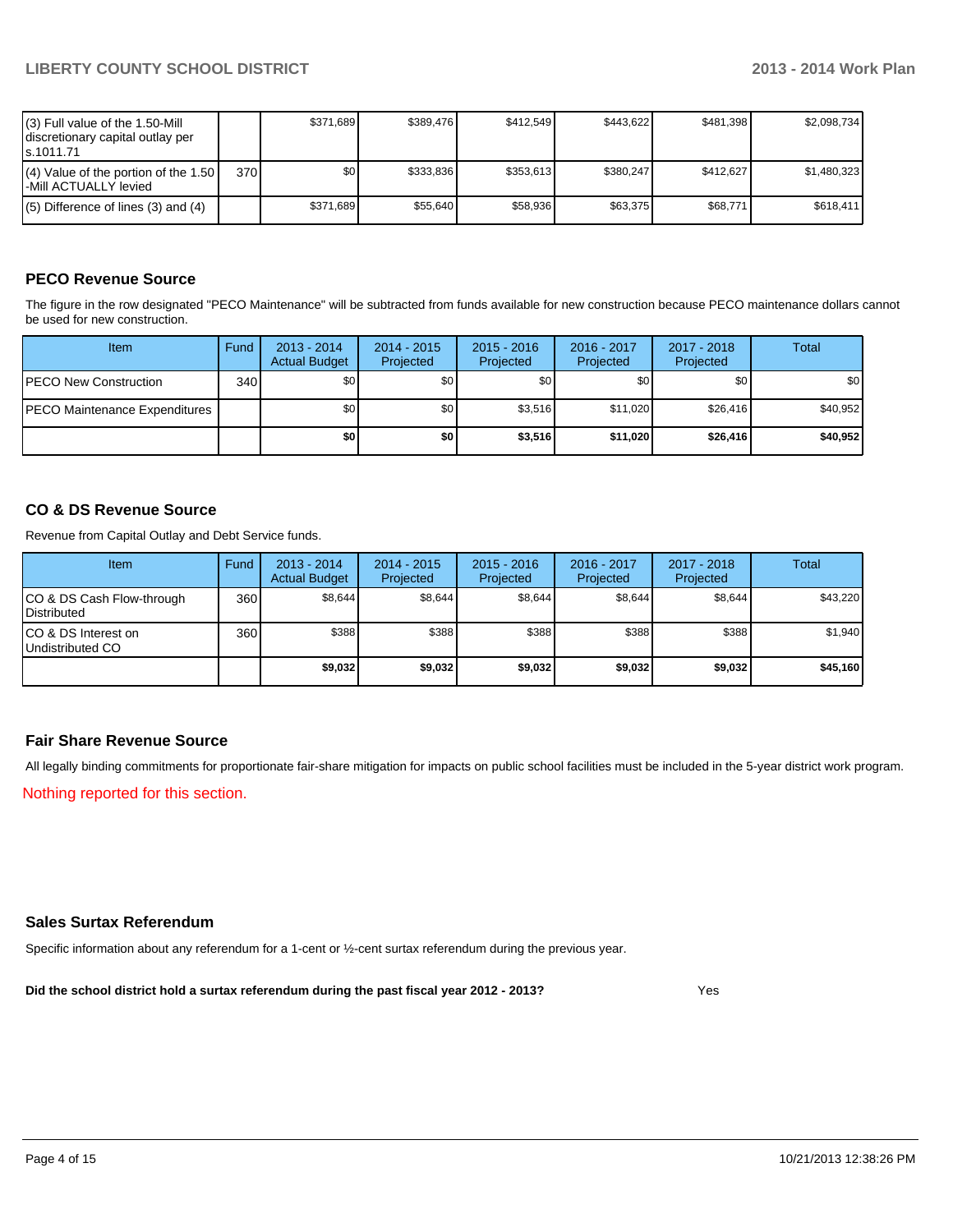#### **LIBERTY COUNTY SCHOOL DISTRICT 2013 - 2014 Work Plan**

| <b>Sales Surtax Type:</b>                                                   | <b>Half Cent Sales Surtax</b> |
|-----------------------------------------------------------------------------|-------------------------------|
| Date of Election:                                                           | 8/1/2011                      |
| Date of Expiration:                                                         | 12/31/2020                    |
| <b>Anticipated Revenue Start Date:</b>                                      | 1/1/2012                      |
| <b>Anticipated Revenue End Date:</b>                                        | 12/31/2020                    |
| <b>Estimated Annualized Revenue:</b>                                        | \$125,000                     |
| Total \$ Amount Projected to be Received for the<br><b>Duration of Tax:</b> | \$1,250,000                   |
| <b>Number of Years Tax In Effect:</b>                                       | 10                            |
| <b>Percentage of Vote FOR:</b>                                              | $0\%$                         |
| <b>Percentage of Vote AGAINST:</b>                                          | $0\%$                         |

#### **Additional Revenue Source**

#### Any additional revenue sources

| Item                                                                                            | 2013 - 2014<br><b>Actual Value</b> | $2014 - 2015$<br>Projected | $2015 - 2016$<br>Projected | 2016 - 2017<br>Projected | 2017 - 2018<br>Projected | <b>Total</b> |
|-------------------------------------------------------------------------------------------------|------------------------------------|----------------------------|----------------------------|--------------------------|--------------------------|--------------|
| Proceeds from a s.1011.14/15 F.S. Loans                                                         | \$0                                | \$0                        | \$0                        | \$0                      | \$0                      | \$0          |
| District Bonds - Voted local bond<br>referendum proceeds per s.9, Art VII<br>State Constitution | \$0                                | \$0                        | \$0                        | \$0                      | \$0                      | \$0          |
| Proceeds from Special Act Bonds                                                                 | \$0                                | \$0                        | \$0                        | \$0                      | \$0                      | \$0          |
| Estimated Revenue from CO & DS Bond<br>Sale                                                     | \$0                                | \$0                        | \$0                        | \$0                      | \$0                      | \$0          |
| Proceeds from Voted Capital<br>Improvements millage                                             | \$0                                | \$0                        | \$0                        | \$0                      | \$0                      | \$0          |
| Other Revenue for Other Capital Projects                                                        | \$0                                | \$0                        | \$0                        | \$0                      | \$0                      | \$0          |
| Proceeds from 1/2 cent sales surtax<br>authorized by school board                               | \$125,000                          | \$125,000                  | \$125,000                  | \$125,000                | \$0                      | \$500,000    |
| Proceeds from local governmental<br>infrastructure sales surtax                                 | \$0                                | \$0                        | \$0                        | \$0                      | \$0                      | \$0          |
| Proceeds from Certificates of<br>Participation (COP's) Sale                                     | \$0                                | \$0                        | \$0                        | \$0                      | \$0                      | \$0          |
| Classrooms First Bond proceeds amount<br>authorized in FY 1997-98                               | \$0                                | \$0                        | \$0                        | \$0                      | \$0                      | \$0          |
| <b>Classrooms for Kids</b>                                                                      | \$0                                | \$0                        | \$0                        | \$0                      | \$0                      | \$0          |
| <b>District Equity Recognition</b>                                                              | \$0                                | \$0                        | \$0                        | \$0                      | \$0                      | \$0          |
| <b>Federal Grants</b>                                                                           | \$0                                | \$0                        | \$0                        | \$0                      | \$0                      | \$0          |
| Proportionate share mitigation (actual<br>cash revenue only, not in kind donations)             | \$0                                | \$0                        | \$0                        | \$0                      | \$0                      | \$0          |
| Impact fees received                                                                            | \$0                                | \$0                        | \$0                        | \$0                      | \$0                      | \$0          |
| <b>Private donations</b>                                                                        | \$0                                | \$0                        | \$0                        | \$0                      | \$0                      | \$0          |
| Grants from local governments or not-for-<br>profit organizations                               | \$0                                | \$0                        | \$0                        | \$0                      | \$0                      | \$0          |
| Interest, Including Profit On Investment                                                        | \$0                                | \$0                        | \$0                        | \$0                      | \$0                      | \$0          |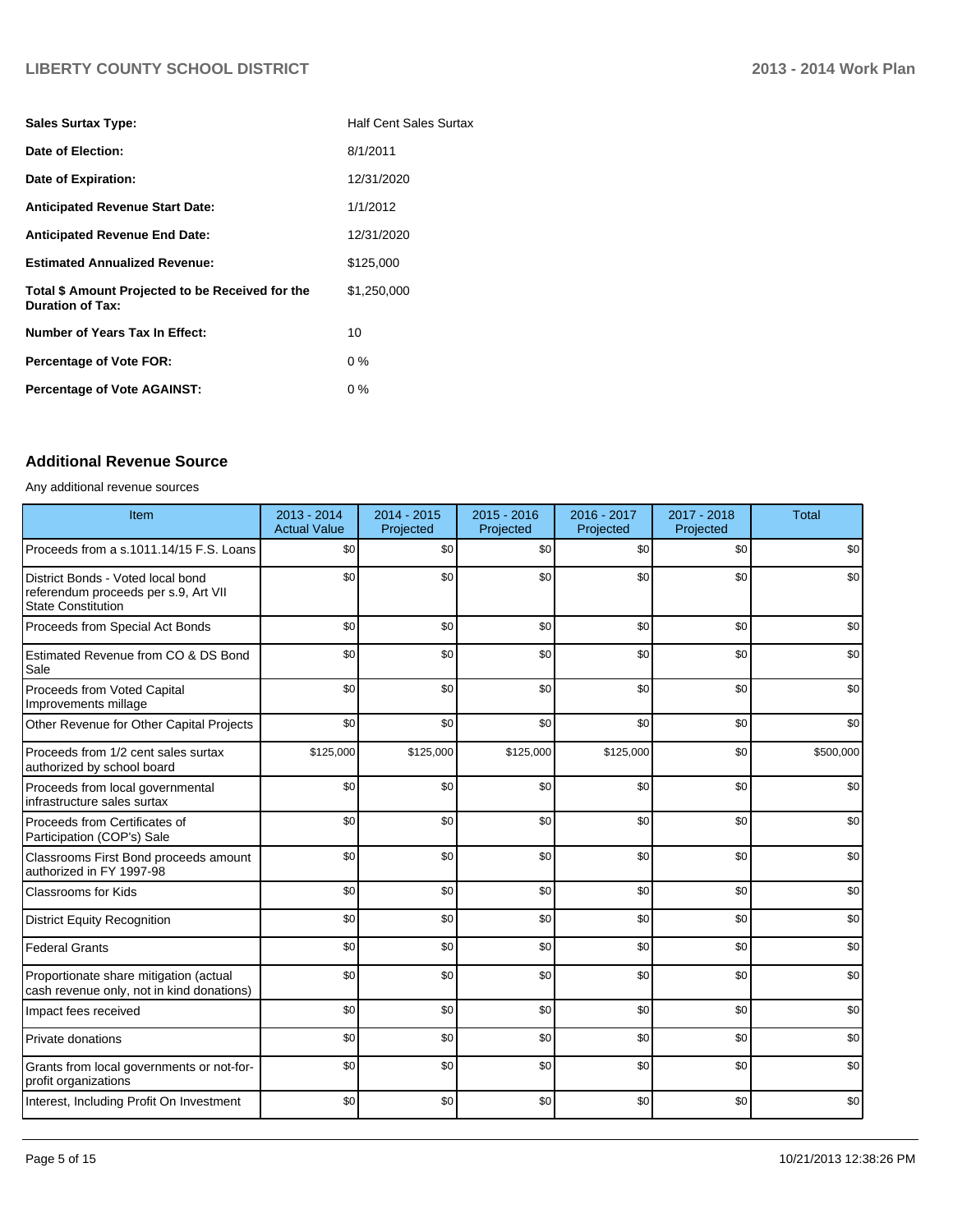#### **LIBERTY COUNTY SCHOOL DISTRICT 2013 - 2014 Work Plan**

| Revenue from Bonds pledging proceeds<br>Ifrom 1 cent or 1/2 cent Sales Surtax                               | \$0       | \$0       | \$0       | \$0       | \$0 | \$0       |
|-------------------------------------------------------------------------------------------------------------|-----------|-----------|-----------|-----------|-----|-----------|
| Total Fund Balance Carried Forward                                                                          | \$342,786 | \$0       | \$0       | \$0       | \$0 | \$342,786 |
| General Capital Outlay Obligated Fund<br>Balance Carried Forward From Total<br>Fund Balance Carried Forward | \$0       | \$0       | \$0       | \$0       | \$0 | \$0       |
| Special Facilities Construction Account                                                                     | \$0       | \$0       | \$0       | \$0       | \$0 | \$0       |
| One Cent - 1/2 Cent Sales Surtax Debt<br>Service From Total Fund Balance Carried<br><b>IForward</b>         | \$0       | \$0       | \$0       | \$0       | \$0 | \$0       |
| Capital Outlay Projects Funds Balance<br>Carried Forward From Total Fund<br>Balance Carried Forward         | \$0       | \$0       | \$0       | \$0       | \$0 | \$0       |
| <b>Subtotal</b>                                                                                             | \$467,786 | \$125,000 | \$125,000 | \$125,000 | \$0 | \$842,786 |

### **Total Revenue Summary**

| <b>Item Name</b>                                            | $2013 - 2014$<br><b>Budget</b> | $2014 - 2015$<br>Projected | $2015 - 2016$<br>Projected | $2016 - 2017$<br>Projected | 2017 - 2018<br>Projected | <b>Five Year Total</b> |
|-------------------------------------------------------------|--------------------------------|----------------------------|----------------------------|----------------------------|--------------------------|------------------------|
| Local 1.5 Mill Discretionary Capital Outlay<br>l Revenue    | \$0                            | \$333.836                  | \$353.613                  | \$380.247                  | \$412.627                | \$1,480,323            |
| IPECO and 1.5 Mill Maint and Other 1.5<br>Mill Expenditures | (\$431,721)                    | (\$467,868)                | (S487.645)                 | (S514, 279)                | (\$421,659)              | (\$2,323,172)          |
| IPECO Maintenance Revenue                                   | \$0                            | \$0 <sub>l</sub>           | \$3,516                    | \$11.020                   | \$26.416                 | \$40,952               |
| <b>Available 1.50 Mill for New</b><br><b>Construction</b>   | $($ \$431,721)                 | ( \$134, 032)              | ( \$134, 032)              | ( \$134, 032)              | ( \$9,032)               | (\$842, 849)           |

| <b>Item Name</b>                 | 2013 - 2014<br><b>Budget</b> | $2014 - 2015$<br>Projected | $2015 - 2016$<br>Projected | 2016 - 2017<br>Projected | 2017 - 2018<br>Projected | <b>Five Year Total</b> |
|----------------------------------|------------------------------|----------------------------|----------------------------|--------------------------|--------------------------|------------------------|
| ICO & DS Revenue                 | \$9,032                      | \$9,032                    | \$9,032                    | \$9,032                  | \$9,032                  | \$45,160               |
| IPECO New Construction Revenue   | \$0                          | \$0                        | \$0                        | \$0                      | \$0                      | \$0                    |
| Other/Additional Revenue         | \$467,786                    | \$125,000                  | \$125,000                  | \$125,000                | \$0                      | \$842,786              |
| <b>Total Additional Revenuel</b> | \$476,818                    | \$134,032                  | \$134,032                  | \$134,032                | \$9,032                  | \$887,946              |
| <b>Total Available Revenue</b>   | \$45,097                     | \$0                        | \$0                        | \$0                      | \$0                      | \$45,097               |

## **Project Schedules**

#### **Capacity Project Schedules**

A schedule of capital outlay projects necessary to ensure the availability of satisfactory classrooms for the projected student enrollment in K-12 programs.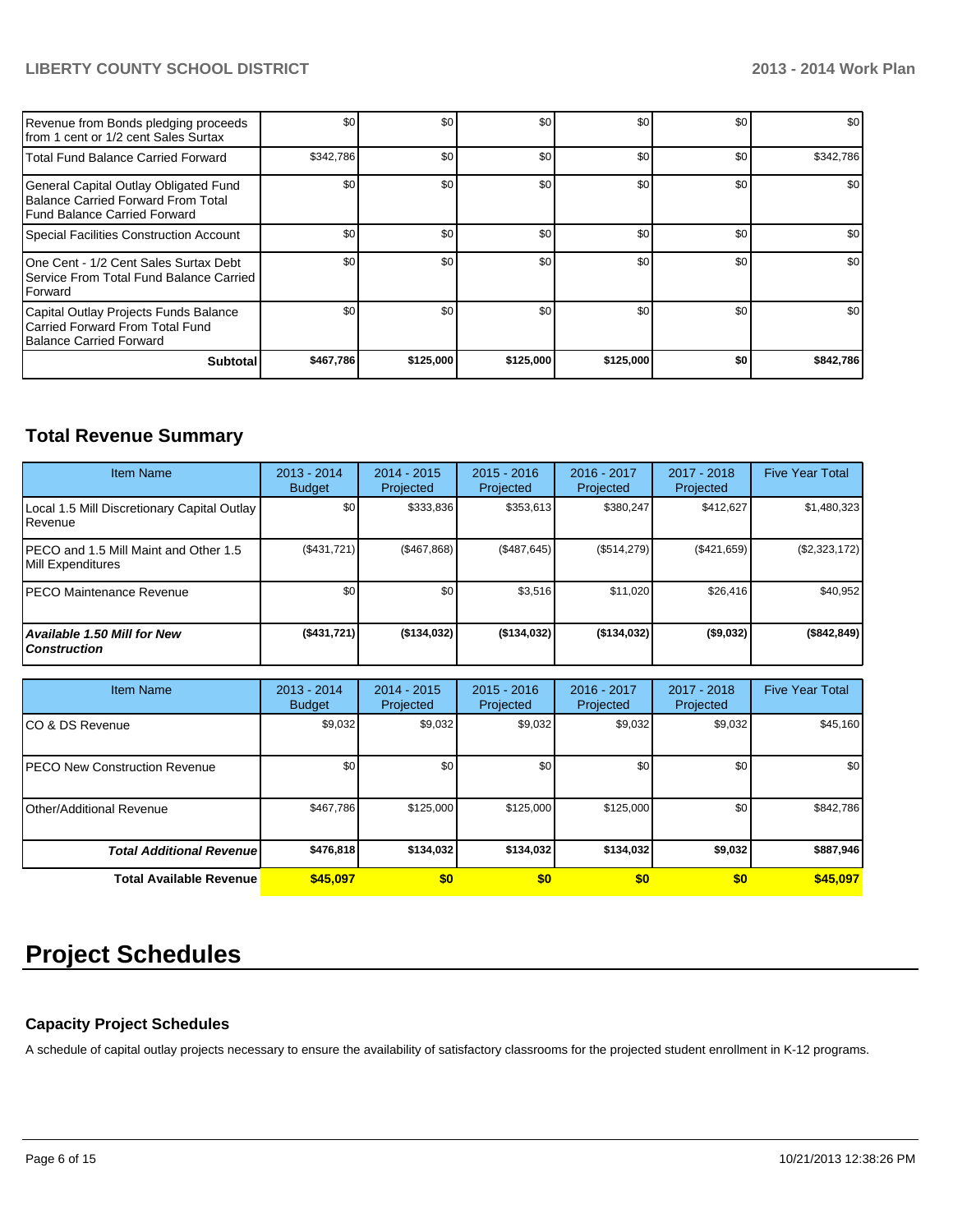#### **LIBERTY COUNTY SCHOOL DISTRICT 2013 - 2014 Work Plan**

| <b>Project Description</b>                                                                                      | Location                 |                          | $2013 - 2014$ | $2014 - 2015$ | $2015 - 2016$ | 2016 - 2017  | 2017 - 2018  | Total           | Funded |
|-----------------------------------------------------------------------------------------------------------------|--------------------------|--------------------------|---------------|---------------|---------------|--------------|--------------|-----------------|--------|
| Add new classroom<br>buidling and renovate HIGH<br>existing classroom<br>building to be used<br>for vocational. | <b>LIBERTY SENIOR</b>    | Planned<br>Cost:         | \$0           | \$0           | \$0           | \$15,000,000 | \$0          | \$15,000,000 No |        |
|                                                                                                                 |                          | <b>Student Stations:</b> | ი             |               |               | 364          | 0            | 364             |        |
|                                                                                                                 | <b>Total Classrooms:</b> |                          | 0             |               | 0             | 19           | 0            | 19              |        |
|                                                                                                                 |                          | Gross Sq Ft:             | $\Omega$      |               | 0             | 37,137       | 0            | 37,137          |        |
|                                                                                                                 |                          | <b>Planned Cost:</b>     | \$0           | \$0           | \$0           | \$15,000,000 | \$0          | \$15,000,000    |        |
|                                                                                                                 |                          | <b>Student Stations:</b> | $\bf{0}$      |               | 0             | 364          | 0            | 364             |        |
|                                                                                                                 |                          | <b>Total Classrooms:</b> | 0             | ŋ             | $\bf{0}$      | 19           | 0            | 19              |        |
|                                                                                                                 |                          | Gross Sq Ft:             | 0             | 0             | 0             | 37,137       | $\mathbf{0}$ | 37,137          |        |

#### **Other Project Schedules**

Major renovations, remodeling, and additions of capital outlay projects that do not add capacity to schools.

| <b>Project Description</b>                               | Location | 2013 - 2014<br>Actual Budget | 2014 - 2015  <br>Projected | $2015 - 2016$<br>Projected | $2016 - 2017$<br>Projected | 2017 - 2018  <br>Projected | Total  | <b>Funded</b> |
|----------------------------------------------------------|----------|------------------------------|----------------------------|----------------------------|----------------------------|----------------------------|--------|---------------|
| Project description not specified Location not specified |          | \$0                          | \$0I                       | \$0                        | \$0 <sub>l</sub>           | \$0                        | \$0 No |               |
|                                                          |          | \$0                          | \$0                        | \$0                        | \$0                        | \$0                        | \$٥١   |               |

#### **Additional Project Schedules**

Any projects that are not identified in the last approved educational plant survey.

| <b>Project Description</b>           | Location                  | <b>Num</b> | $2013 - 2014$<br>Classroom   Actual Budget | $2014 - 2015$<br>Projected | 2015 - 2016<br>Projected | 2016 - 2017<br>Projected | 2017 - 2018<br>Projected | Total | Funded  |
|--------------------------------------|---------------------------|------------|--------------------------------------------|----------------------------|--------------------------|--------------------------|--------------------------|-------|---------|
| Project description not<br>specified | Location not<br>specified |            | \$0                                        | \$0 <sub>1</sub>           | \$0                      | \$0 <sub>1</sub>         | \$0                      |       | \$0 No  |
| Project description not<br>specified | Location not<br>specified |            | \$0 <sub>1</sub>                           | \$0                        | \$0                      | \$0                      | \$0                      |       | $$0$ No |
|                                      |                           |            | \$0                                        | \$0                        | \$0                      | \$0                      | \$0                      | \$0   |         |

#### **Non Funded Growth Management Project Schedules**

Schedule indicating which projects, due to planned development, that CANNOT be funded from current revenues projected over the next five years.

| <b>Project Description</b>        | $2013 - 2014$<br>Actual Budget | $2014 - 2015$<br>Projected | $2015 - 2016$<br>Projected | 2016 - 2017<br>Projected | 2017 - 2018<br>Projected | Total | Funded |
|-----------------------------------|--------------------------------|----------------------------|----------------------------|--------------------------|--------------------------|-------|--------|
| Project description not specified | \$0                            | \$0                        | \$٥Ι                       | \$0                      | \$0 <sub>1</sub>         |       | \$0 No |
| Project description not specified | \$0                            | \$0                        | \$٥Ι                       | \$0                      | \$0 <sub>1</sub>         |       | \$0 No |
|                                   | \$0                            | \$0                        | \$0                        | \$0                      | \$0                      | \$0   |        |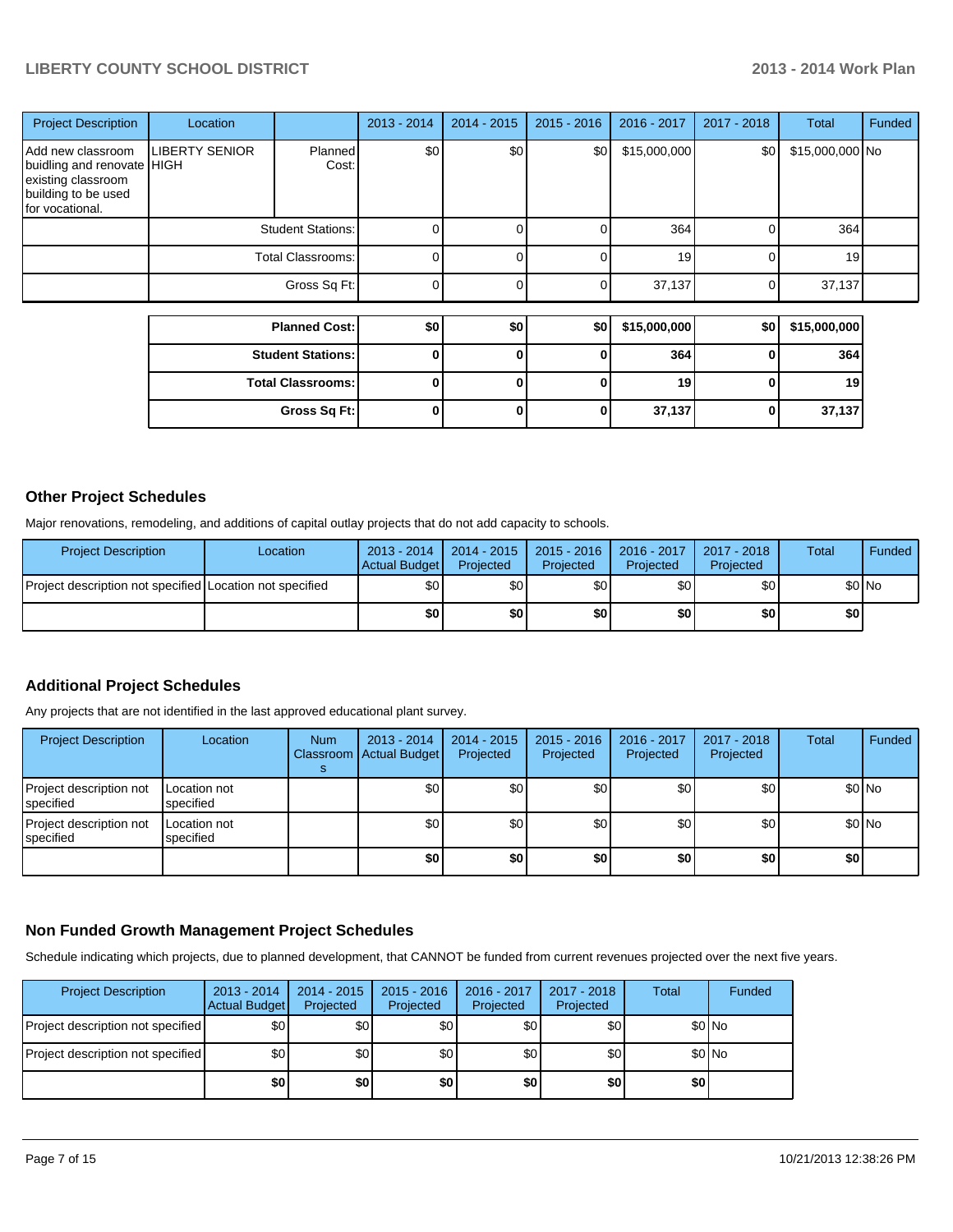## **Tracking**

#### **Capacity Tracking**

| Location                                                            | $2013 -$<br>2014 Satis.<br>Stu. Sta. | Actual<br>$2013 -$<br><b>2014 FISH</b><br>Capacity | Actual<br>$2012 -$<br>2013<br><b>COFTE</b> | # Class<br><b>Rooms</b> | Actual<br>Average<br>$2013 -$<br>2014 Class<br><b>Size</b> | Actual<br>$2013 -$<br>2014<br><b>Utilization</b> | <b>New</b><br>Stu.<br><b>Capacity</b> | <b>New</b><br>Rooms to<br>be<br>Added/Re<br>moved | Projected<br>$2017 -$<br>2018<br><b>COFTE</b> | Projected<br>$2017 -$<br>2018<br><b>Utilization</b> | Projected<br>$2017 -$<br>2018 Class<br><b>Size</b> |
|---------------------------------------------------------------------|--------------------------------------|----------------------------------------------------|--------------------------------------------|-------------------------|------------------------------------------------------------|--------------------------------------------------|---------------------------------------|---------------------------------------------------|-----------------------------------------------|-----------------------------------------------------|----------------------------------------------------|
| <b>LIBERTY SENIOR HIGH</b>                                          | 628                                  | 502                                                | 319                                        | 26                      | 12 <sub>1</sub>                                            | 63.00 %                                          |                                       |                                                   | 0                                             | 0.00%                                               | $\mathbf 0$                                        |
| <b>LIBERTY EDUCATION &amp;</b><br>IADMINISTRATIVE<br><b>ICENTER</b> | 172                                  | 172                                                | 15                                         | 10 <sup>1</sup>         |                                                            | 9.00%                                            |                                       |                                                   | $\Omega$                                      | 0.00%                                               | $\mathbf 0$                                        |
| IHOSFORD<br><b>IELEMENTARY JUNIOR</b><br>Ініgн                      | 533                                  | 479                                                | 344                                        | 27                      | 13                                                         | 72.00 %                                          |                                       |                                                   | $\Omega$                                      | 0.00%                                               | 0                                                  |
| IW R TOLAR K-8                                                      | 844                                  | 759                                                | 596                                        | 42                      | 14                                                         | 78.00 %                                          |                                       |                                                   | $\Omega$                                      | 0.00%                                               | 0                                                  |
|                                                                     | 2,177                                | 1,912                                              | 1,273                                      | 105                     | 12 <sub>l</sub>                                            | 66.59 %                                          |                                       | 0                                                 | $\bf{0}$                                      | 0.00%                                               | $\mathbf 0$                                        |

The COFTE Projected Total (0) for 2017 - 2018 must match the Official Forecasted COFTE Total (1,257 ) for 2017 - 2018 before this section can be completed. In the event that the COFTE Projected Total does not match the Official forecasted COFTE, then the Balanced Projected COFTE Table should be used to balance COFTE.

| Projected COFTE for 2017 - 2018 |       | <b>Grade Level Type</b> | <b>Balanced Projected</b><br>COFTE for 2017 - 2018 |
|---------------------------------|-------|-------------------------|----------------------------------------------------|
| Elementary (PK-3)               | 362   |                         |                                                    |
| Middle (4-8)                    | 550   |                         |                                                    |
|                                 |       | Elementary (PK-3)       | 362                                                |
| High (9-12)                     | 345   |                         |                                                    |
|                                 |       | Middle (4-8)            | 550                                                |
|                                 | 1,257 |                         |                                                    |
|                                 |       | High (9-12)             | 345                                                |
|                                 |       |                         |                                                    |

#### **Relocatable Replacement**

Number of relocatable classrooms clearly identified and scheduled for replacement in the school board adopted financially feasible 5-year district work program.

| Location                               | $2013 - 2014$ | $2014 - 2015$ | $2015 - 2016$ | $2016 - 2017$ | 2017 - 2018 | Year 5 Total |
|----------------------------------------|---------------|---------------|---------------|---------------|-------------|--------------|
| <b>Total Relocatable Replacements:</b> |               |               |               |               |             |              |

#### **Charter Schools Tracking**

Information regarding the use of charter schools.

**1,257**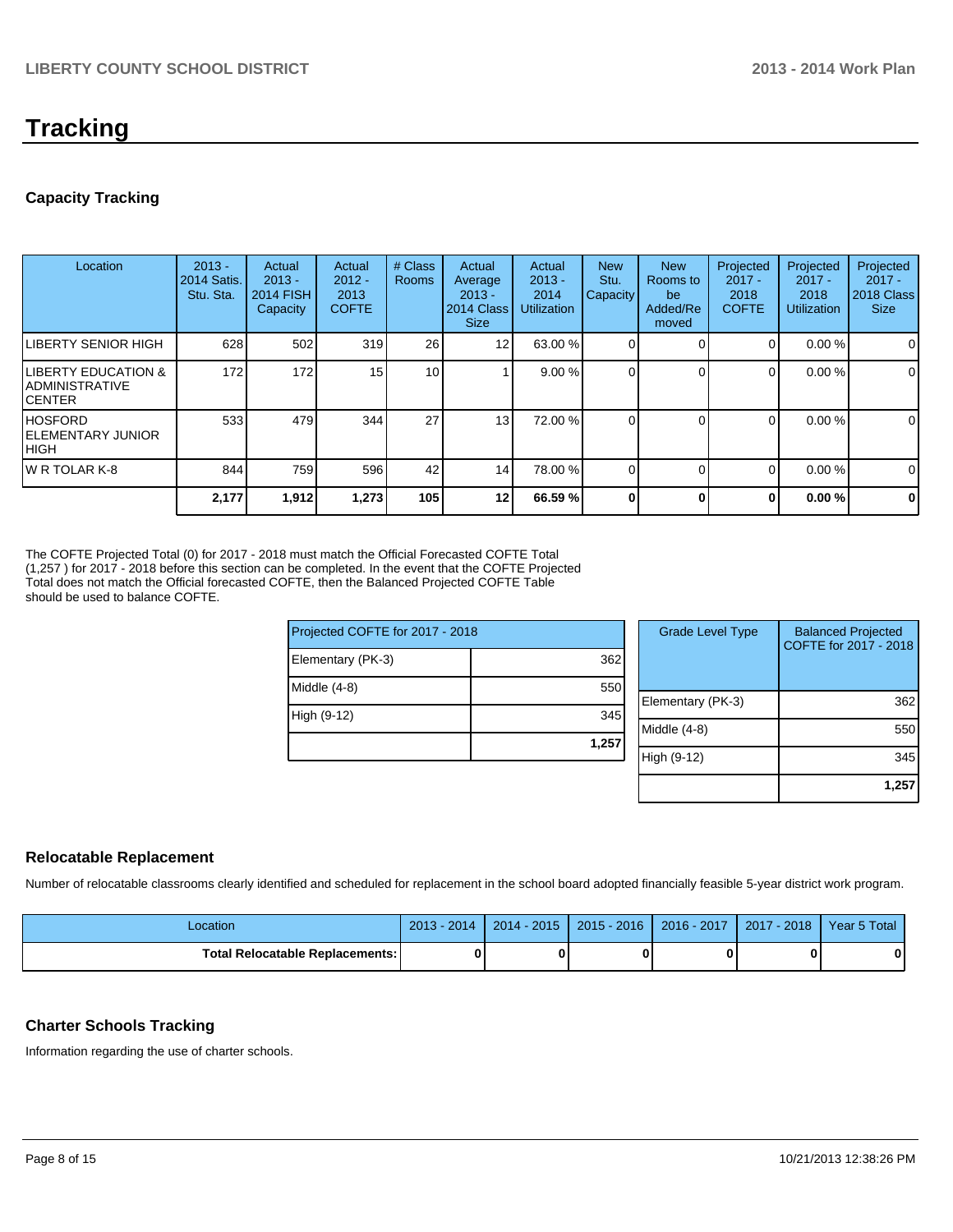Nothing reported for this section.

#### **Special Purpose Classrooms Tracking**

The number of classrooms that will be used for certain special purposes in the current year, by facility and type of classroom, that the district will, 1), not use for educational purposes, and 2), the co-teaching classrooms that are not open plan classrooms and will be used for educational purposes.

| School                               | <b>School Type</b>                     | # of Elementary<br>K-3 Classrooms | # of Middle 4-8<br><b>Classrooms</b> | # of High $9-12$<br><b>Classrooms</b> | # of $ESE$<br>Classrooms        | # of Combo<br><b>Classrooms</b> | Total<br><b>Classrooms</b> |
|--------------------------------------|----------------------------------------|-----------------------------------|--------------------------------------|---------------------------------------|---------------------------------|---------------------------------|----------------------------|
|                                      | <b>Total Educational Classrooms: I</b> |                                   |                                      |                                       |                                 |                                 | 01                         |
| School                               | <b>School Type</b>                     | # of Elementary<br>K-3 Classrooms | # of Middle 4-8<br><b>Classrooms</b> | # of High $9-12$<br><b>Classrooms</b> | # of $ESE$<br><b>Classrooms</b> | # of Combo<br><b>Classrooms</b> | Total<br><b>Classrooms</b> |
| <b>Total Co-Teaching Classrooms:</b> |                                        |                                   |                                      |                                       |                                 |                                 | 01                         |

#### **Infrastructure Tracking**

**Necessary offsite infrastructure requirements resulting from expansions or new schools. This section should include infrastructure information related to capacity project schedules and other project schedules (Section 4).**

Not Specified

**Proposed location of planned facilities, whether those locations are consistent with the comprehensive plans of all affected local governments, and recommendations for infrastructure and other improvements to land adjacent to existing facilities. Provisions of 1013.33(12), (13) and (14) and 1013.36 must be addressed for new facilities planned within the 1st three years of the plan (Section 5).**

Not Specified

**Consistent with Comp Plan?** No

#### **Net New Classrooms**

The number of classrooms, by grade level and type of construction, that were added during the last fiscal year.

| List the net new classrooms added in the 2012 - 2013 fiscal year.                                                                                       |                              |                            |                                |                        | List the net new classrooms to be added in the 2013 - 2014 fiscal<br>Ivear.                  |  |  |                        |
|---------------------------------------------------------------------------------------------------------------------------------------------------------|------------------------------|----------------------------|--------------------------------|------------------------|----------------------------------------------------------------------------------------------|--|--|------------------------|
| "Classrooms" is defined as capacity carrying classrooms that are added to increase<br>capacity to enable the district to meet the Class Size Amendment. |                              |                            |                                |                        | Totals for fiscal year 2013 - 2014 should match totals in Section 15A.                       |  |  |                        |
| Location                                                                                                                                                | $2012 - 2013$ #<br>Permanent | $2012 - 2013$ #<br>Modular | $2012 - 2013$ #<br>Relocatable | $2012 - 2013$<br>Total | $2013 - 2014$ #<br>$2013 - 2014$ #<br>$2013 - 2014$ #<br>Modular<br>Relocatable<br>Permanent |  |  | $2013 - 2014$<br>Total |
| Elementary (PK-3)                                                                                                                                       |                              |                            |                                |                        |                                                                                              |  |  | $\Omega$               |
| Middle (4-8)                                                                                                                                            |                              |                            |                                |                        |                                                                                              |  |  | $\Omega$               |
| High (9-12)                                                                                                                                             |                              |                            |                                |                        |                                                                                              |  |  | $\Omega$               |
|                                                                                                                                                         |                              |                            |                                |                        |                                                                                              |  |  | 0                      |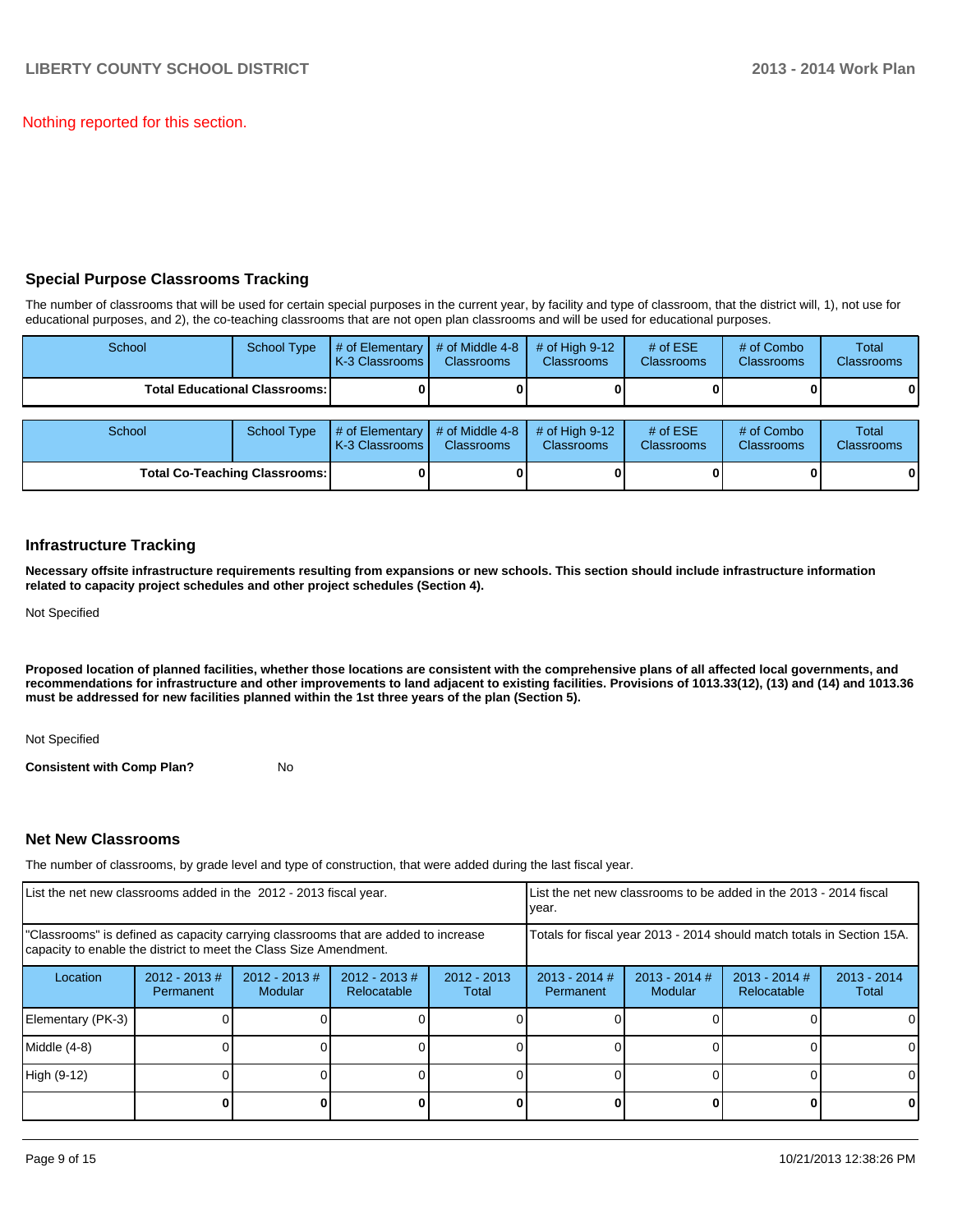#### **Relocatable Student Stations**

Number of students that will be educated in relocatable units, by school, in the current year, and the projected number of students for each of the years in the workplan.

| <b>Site</b>                                               | $2013 - 2014$ | $2014 - 2015$ | $2015 - 2016$   | 2016 - 2017 | 2017 - 2018 | 5 Year Average |
|-----------------------------------------------------------|---------------|---------------|-----------------|-------------|-------------|----------------|
| HOSFORD ELEMENTARY JUNIOR HIGH                            |               |               |                 |             |             | 0              |
| IW R TOLAR K-8                                            | 36            | 36            | 36 <sub>1</sub> |             |             | 22             |
| LIBERTY SENIOR HIGH                                       |               |               |                 |             |             | $\Omega$       |
| <b>ILIBERTY EDUCATION &amp; ADMINISTRATIVE</b><br>ICENTER |               | 106           | 106             |             |             | 42             |

| Totals for LIBERTY COUNTY SCHOOL DISTRICT         |         |       |        |       |       |       |
|---------------------------------------------------|---------|-------|--------|-------|-------|-------|
|                                                   |         |       |        |       |       |       |
| Total students in relocatables by year.           | 36 I    | 142   | 142    |       |       | 64    |
| Total number of COFTE students projected by year. | ا 293.1 | 1,296 | 1.279  | 1.271 | 1.257 | 1.279 |
| Percent in relocatables by year.                  | 3 % I   | 11%   | $11\%$ | 0 % I | 0 % I | 5 %   |

#### **Leased Facilities Tracking**

Exising leased facilities and plans for the acquisition of leased facilities, including the number of classrooms and student stations, as reported in the educational plant survey, that are planned in that location at the end of the five year workplan.

| Location                                   | # of Leased<br>Classrooms 2013 - I<br>2014 | <b>FISH Student</b><br><b>Stations</b> | Owner | # of Leased<br>Classrooms 2017 -<br>2018 | <b>FISH Student</b><br><b>Stations</b> |
|--------------------------------------------|--------------------------------------------|----------------------------------------|-------|------------------------------------------|----------------------------------------|
| <b>IHOSFORD ELEMENTARY JUNIOR HIGH</b>     |                                            |                                        |       |                                          | $\Omega$                               |
| IW R TOLAR K-8                             |                                            |                                        |       |                                          | $\overline{0}$                         |
| ILIBERTY SENIOR HIGH                       |                                            |                                        |       |                                          | $\Omega$                               |
| ILIBERTY EDUCATION & ADMINISTRATIVE CENTER |                                            |                                        |       |                                          | $\Omega$                               |
|                                            |                                            |                                        |       |                                          | 0                                      |

#### **Failed Standard Relocatable Tracking**

Relocatable units currently reported by school, from FISH, and the number of relocatable units identified as 'Failed Standards'.

Nothing reported for this section.

## **Planning**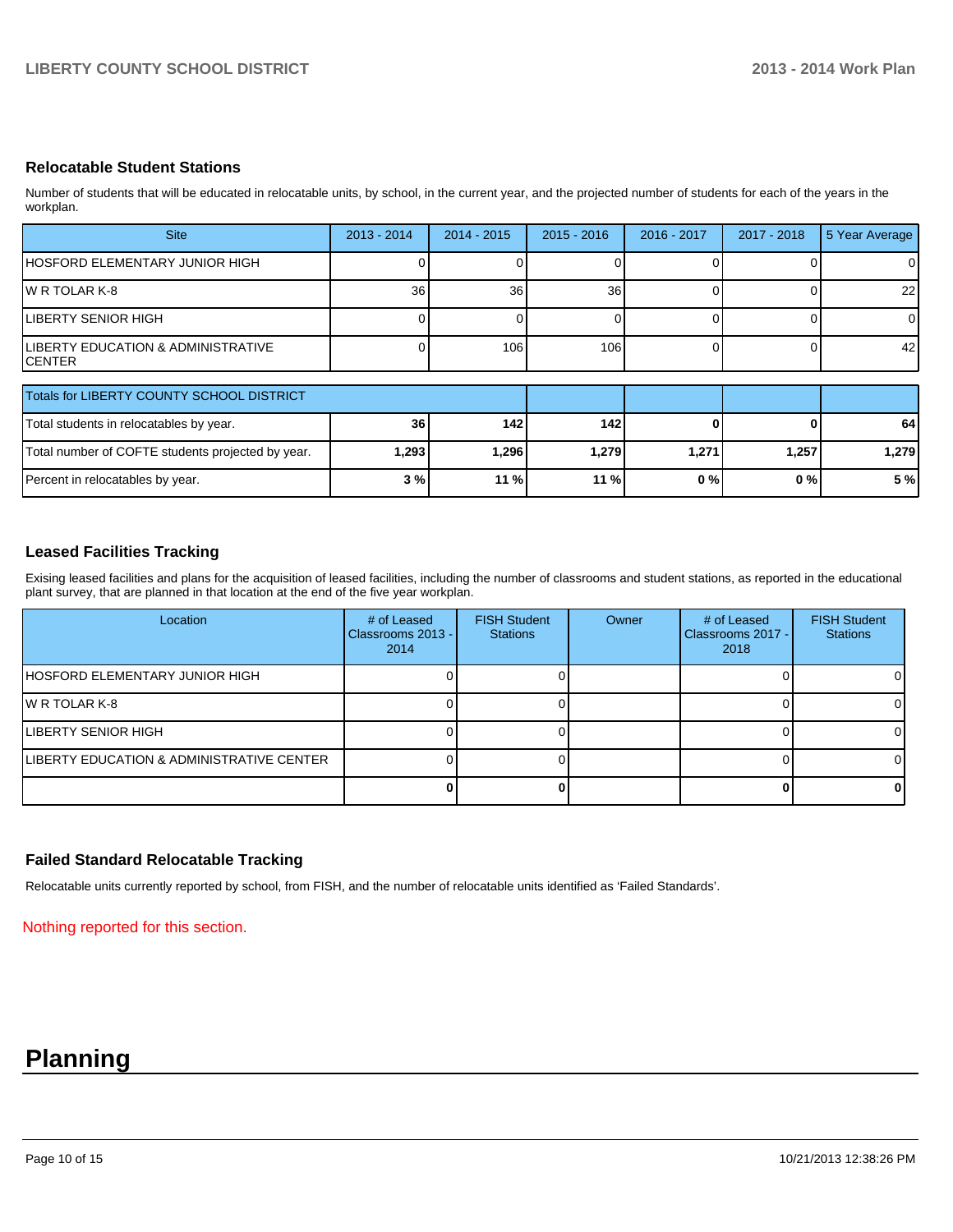#### **Class Size Reduction Planning**

**Plans approved by the school board that reduce the need for permanent student stations such as acceptable school capacity levels, redistricting, busing, year-round schools, charter schools, magnet schools, public-private partnerships, multitrack scheduling, grade level organization, block scheduling, or other alternatives.**

At this time Liberty County has no plans to reduce the number of permenent student stations

#### **School Closure Planning**

**Plans for the closure of any school, including plans for disposition of the facility or usage of facility space, and anticipated revenues.**

The district has no plans to close any schools.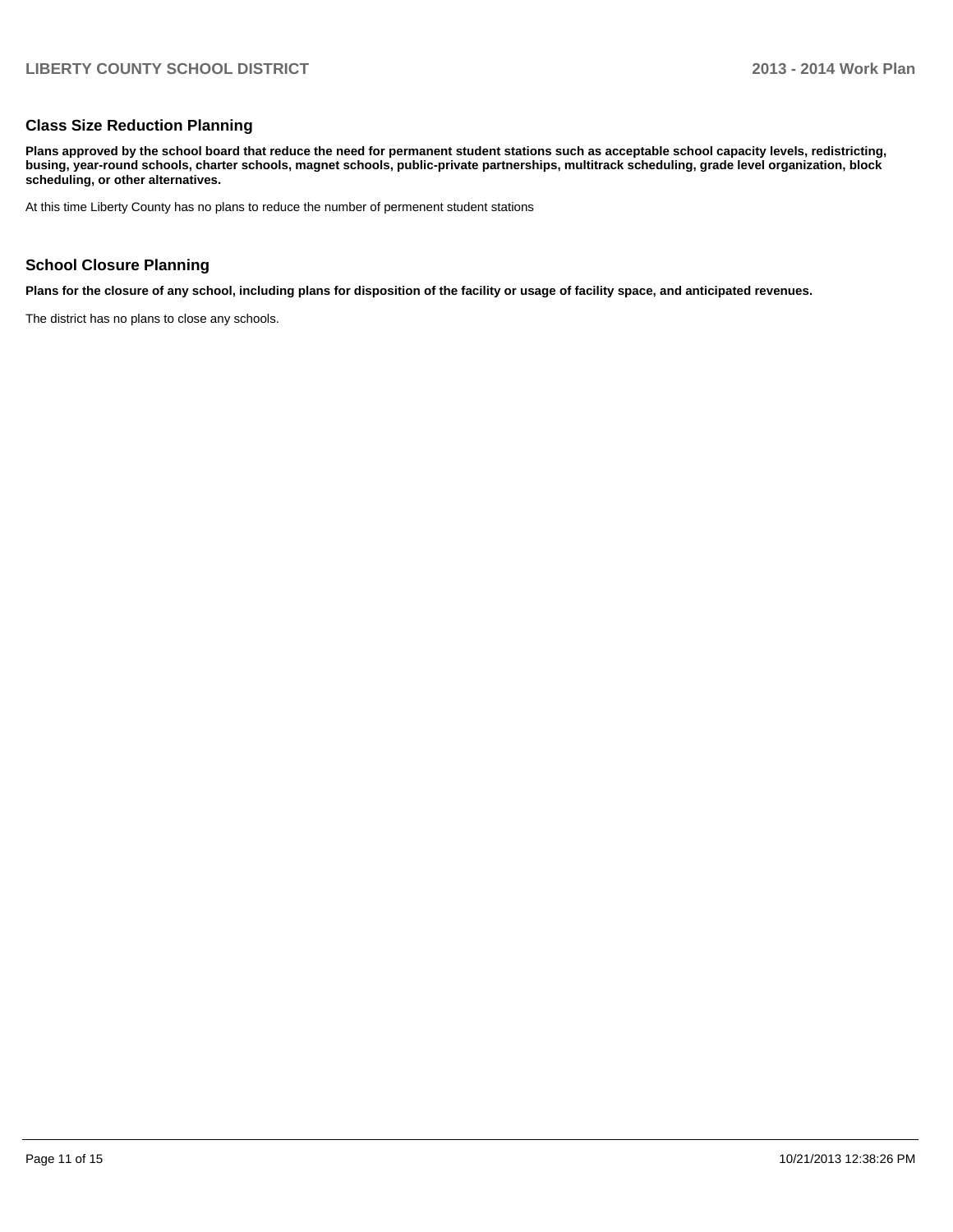Five Year Survey - Ten Year Capacity **10/21/2013** LIBERTY COUNTY SCHOOL DISTRICT

**Schedule of capital outlay projects projected to ensure the availability of satisfactory student stations for the projected student enrollment in K - 12 programs for the future 5 years beyond the 5-year district facilities work program.**

No items meet the criteria.

Five Year Survey - Ten Year Infrastructure **10/21/2013** LIBERTY COUNTY SCHOOL DISTRICT

**Proposed Location of Planned New, Remodeled, or New Additions to Facilities in 6 thru 10 out years (Section 28).**

Plans for new Sr. High School.

**Plans for closure of any school, including plans for disposition of the facility or usage of facility space, and anticipated revenues in the 6 thru 10 out years (Section 29).**

Close current County Administration and move to old Sr. High facility.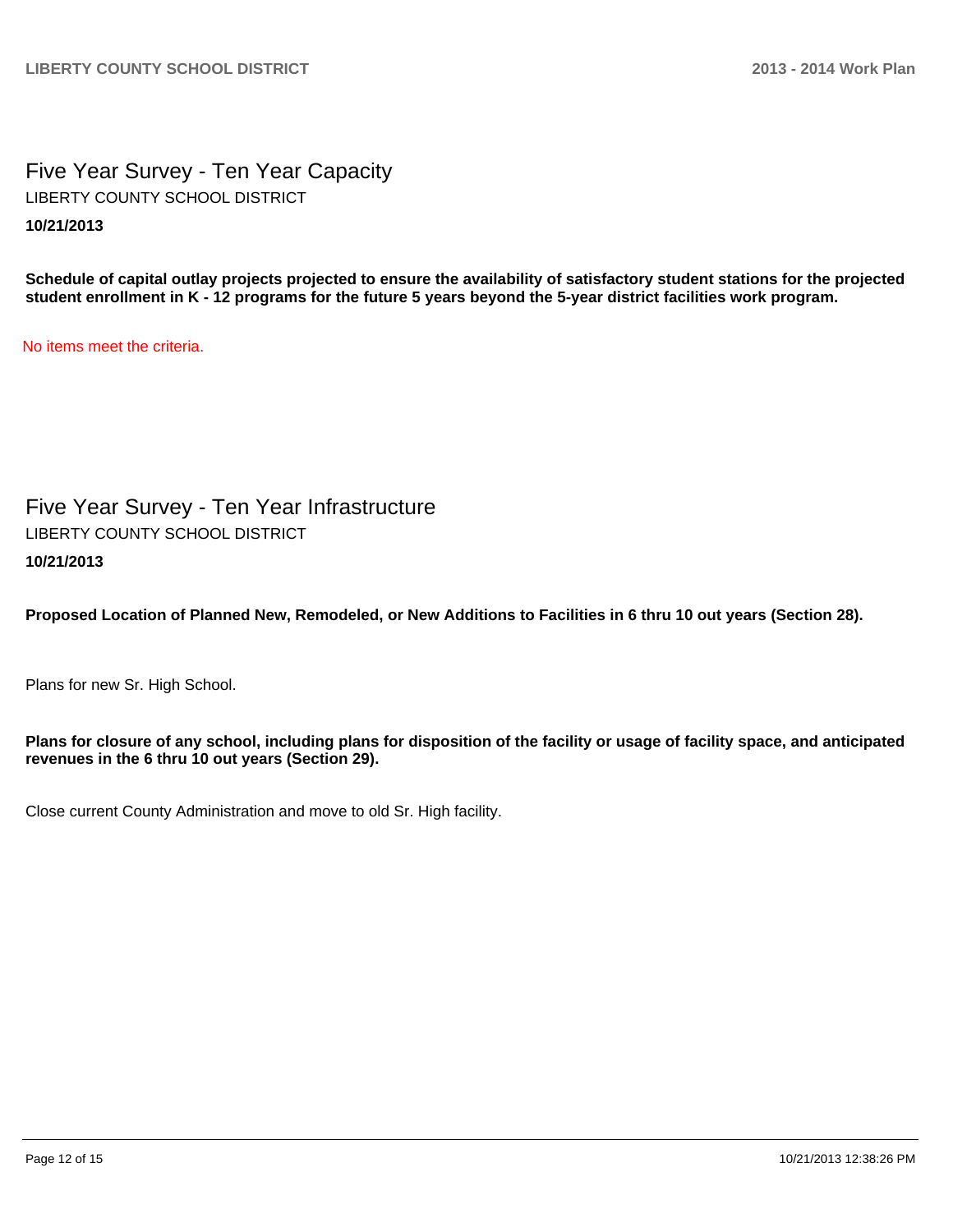### Five Year Survey - Ten Year Maintenance **10/21/2013** LIBERTY COUNTY SCHOOL DISTRICT

**District projects and locations regarding the projected need for major renovation, repair, and maintenance projects within the district in years 6 - 10 beyond the projects plans detailed in the five years covered by the work plan.**

No items match the criteria.

### Five Year Survey - Ten Year Utilization

LIBERTY COUNTY SCHOOL DISTRICT

**10/21/2013**

**Schedule of planned capital outlay projects identifying the standard grade groupings, capacities, and planned utilization rates of future educational facilities of the district for both permanent and relocatable facilities.**

| <b>Grade Level</b><br>Projections | <b>FISH Student</b><br><b>Stations</b> | <b>Actual FISH</b><br>Capacity | Actual<br><b>COFTE</b> | Actual<br><b>Utilization</b> | Actual new<br><b>Student</b><br>Capacity to be<br>added/remove | Projected<br><b>COFTE</b> | Projected<br><b>Utilization</b> |
|-----------------------------------|----------------------------------------|--------------------------------|------------------------|------------------------------|----------------------------------------------------------------|---------------------------|---------------------------------|
| Elementary -<br>District Totals   |                                        | 0                              | 0.00                   | 0.00%                        |                                                                |                           | 100.00%                         |
| Middle - District<br>Totals       | 1,579                                  | 1,420                          | 931.14                 | 65.57 %                      |                                                                | 809                       | 56.97 %                         |
| High - District<br><b>Totals</b>  | 700                                    | 560                            | 303.92                 | 54.27 %                      |                                                                | 288                       | 51.43%                          |
| Other - ESE, etc                  | 182                                    | 172                            | 5.20                   | 3.02 %                       |                                                                |                           | 0.58%                           |
|                                   | 2,461                                  | 2,152                          | 1,240.26               | 57.63 %                      |                                                                | 1,099                     | 51.02%                          |

**Combination schools are included with the middle schools for student stations, capacity, COFTE and utilization purposes because these facilities all have a 90% utilization factor. Use this space to explain or define the grade groupings for combination schools.**

Projected 2021-2022 COFTE for Middle and Sr. High are actual FTE projections. The numbers used for Elementary and Other are ficticious in order to get around the EFIS system and be able to save this page.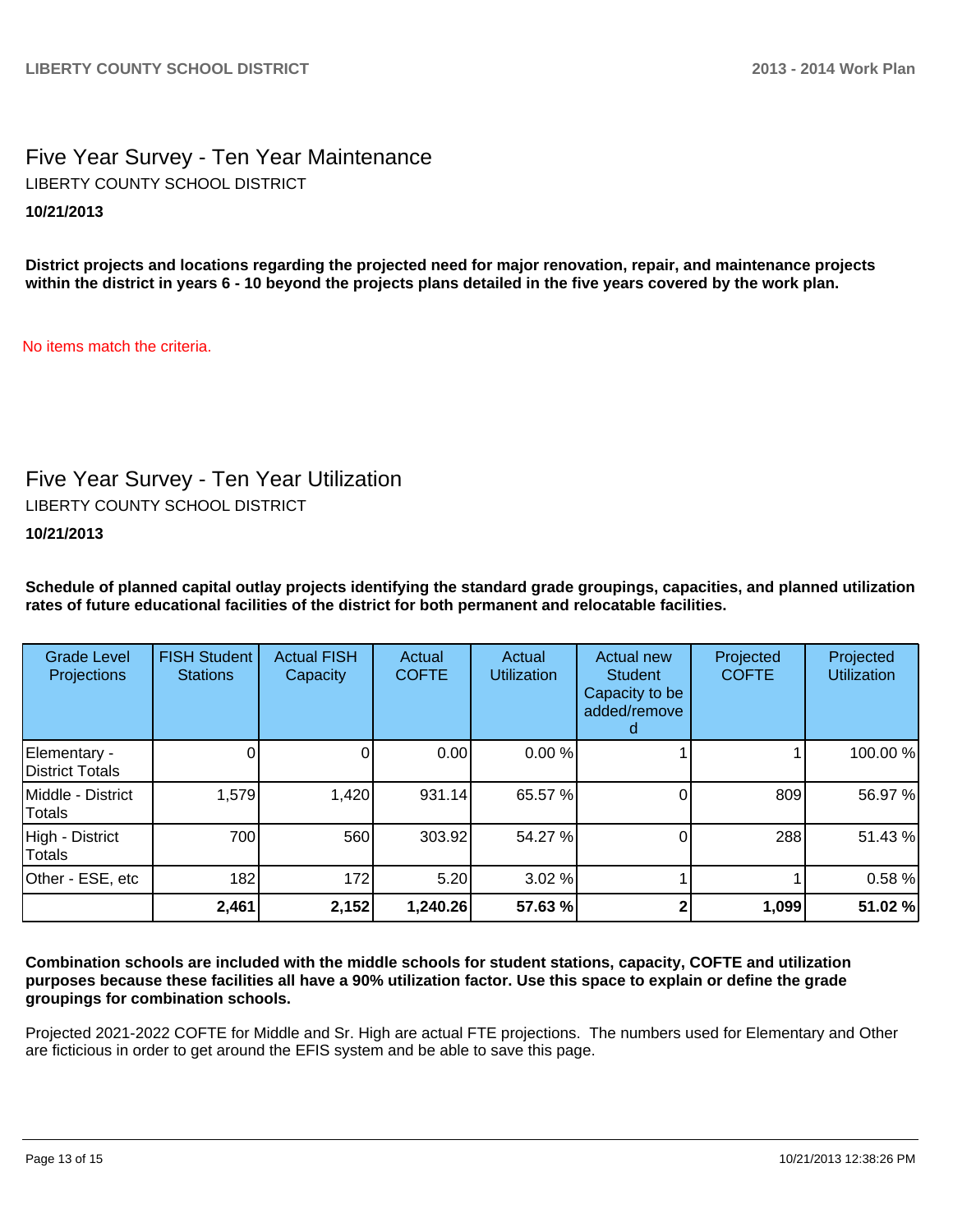Five Year Survey - Twenty Year Capacity **10/21/2013** LIBERTY COUNTY SCHOOL DISTRICT

**Schedule of capital outlay projects projected to ensure the availability of satisfactory student stations for the projected student enrollment in K - 12 programs for the future 11 - 20 years beyond the 5-year district facilities work program.**

No items match the criteria.

Five Year Survey - Twenty Year Infrastructure LIBERTY COUNTY SCHOOL DISTRICT

**10/21/2013**

**Proposed Location of Planned New, Remodeled, or New Additions to Facilities in the 11 through 20 out years (Section 28).**

Not Specified

**Plans for closure of any school, including plans for disposition of the facility or usage of facility space, and anticipated revenues in the 11 through 20 out years (Section 29).**

Not Specified